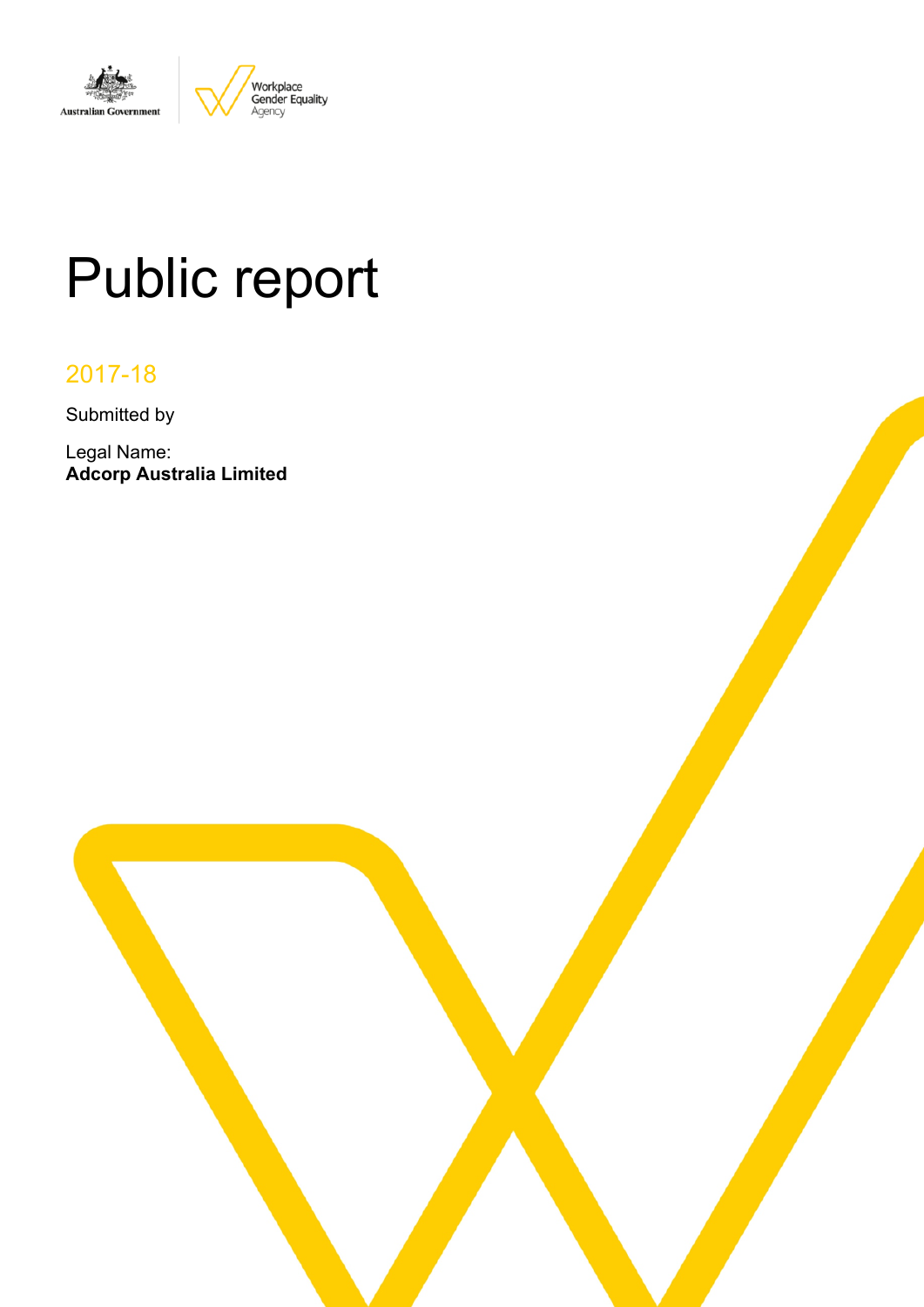

# Organisation and contact details

| Submitting organisation details | Legal name                                    | Adcorp Australia Limited                                                       |
|---------------------------------|-----------------------------------------------|--------------------------------------------------------------------------------|
|                                 | <b>ABN</b>                                    | 72002208915                                                                    |
|                                 | <b>ANZSIC</b>                                 | M Professional. Scientific and Technical Services<br>6940 Advertising Services |
|                                 | <b>Business/trading name/s</b>                | Adcorp Australia Limited                                                       |
|                                 | ASX code (if applicable)                      | AAU                                                                            |
|                                 | <b>Postal address</b>                         | PO Box 601                                                                     |
|                                 |                                               | BROADWAY NSW 2007                                                              |
|                                 |                                               | <b>AUSTRALIA</b>                                                               |
|                                 | Organisation phone number                     | (02) 8524 8500                                                                 |
| <b>Reporting structure</b>      | Ultimate parent                               | Adcorp Australia Limited                                                       |
|                                 | Number of employees covered by<br>this report | 88                                                                             |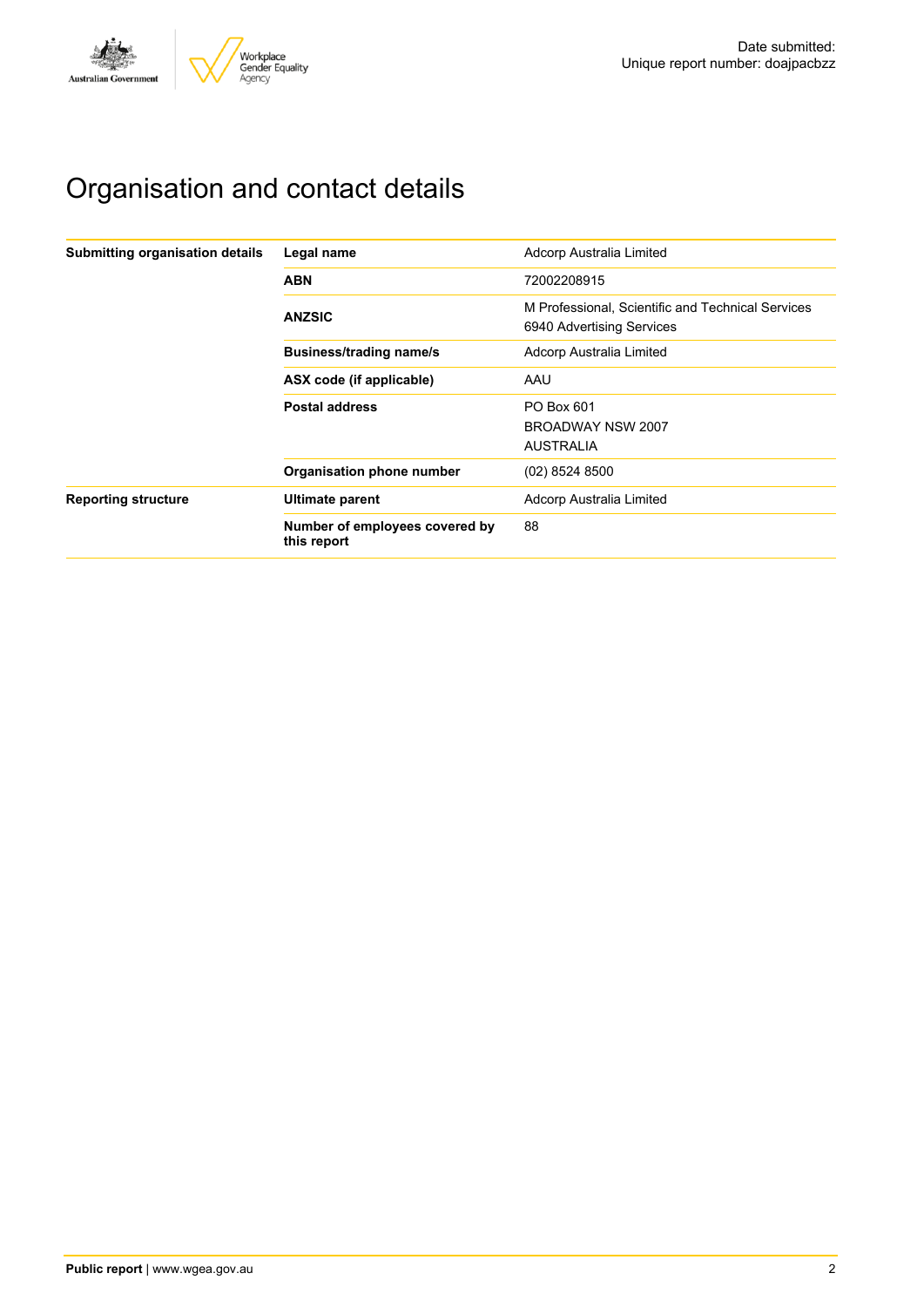

# All organisations covered by this report

| Legal name                         | <b>Business/trading name/s</b> |
|------------------------------------|--------------------------------|
| Adcorp Australia Limited           | Adcorp Australia Limited       |
| <b>Quadrant Creative Pty Ltd</b>   |                                |
| Showrunner Production Pty Ltd      |                                |
| Adcorp Australia (QLD) Pty Limited |                                |
| Adcorp Australia (VIC) Pty Limited |                                |
| Adcorp Technologies Pty Ltd        |                                |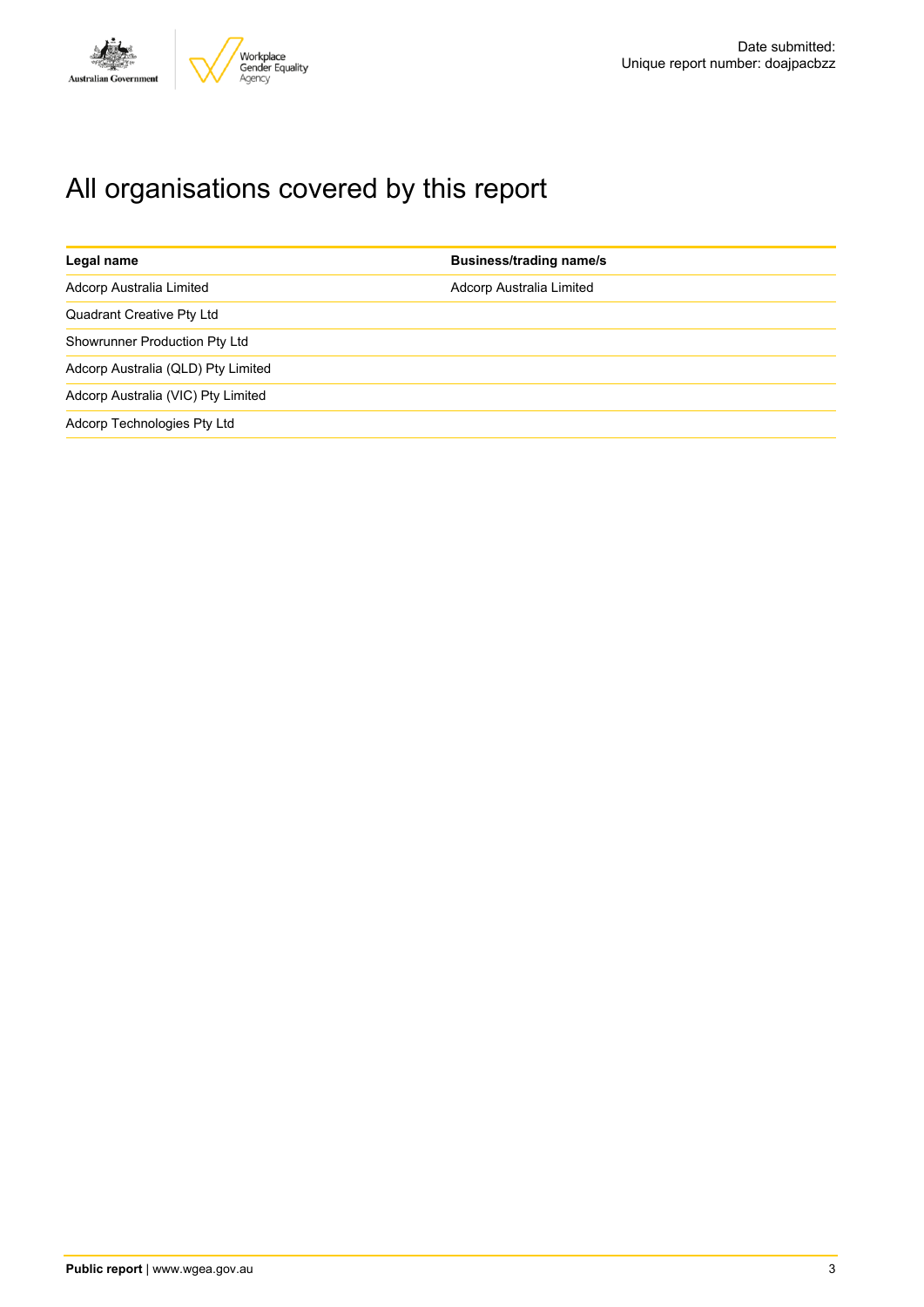

# Workplace profile

### **Manager**

|                                   |                        |                          | No. of employees |              |                 |  |
|-----------------------------------|------------------------|--------------------------|------------------|--------------|-----------------|--|
| Manager occupational categories   | Reporting level to CEO | <b>Employment status</b> | F.               | M            | Total employees |  |
|                                   |                        | Full-time permanent      | 0                |              |                 |  |
|                                   |                        | Full-time contract       | 0                | 0            | $\Omega$        |  |
| CEO/Head of Business in Australia | 0                      | Part-time permanent      | 0                | 0            | $\Omega$        |  |
|                                   |                        | Part-time contract       | 0                | $\mathbf 0$  | $\Omega$        |  |
|                                   |                        | Casual                   | 0                | $\Omega$     | $\Omega$        |  |
| Other executives/General managers |                        | Full-time permanent      | 3                | 5            | 8               |  |
|                                   | -1                     | Full-time contract       | 0                | $\mathbf{0}$ | O               |  |
|                                   |                        | Part-time permanent      |                  | 0            |                 |  |
|                                   |                        | Part-time contract       | 0                | $\Omega$     | $\mathbf{0}$    |  |
|                                   |                        | <b>Casual</b>            | 0                | $\Omega$     | $\Omega$        |  |
|                                   | $-2$                   | Full-time permanent      | 4                | 2            | 6               |  |
|                                   |                        | Full-time contract       | 0                | 0            | O               |  |
| Senior Managers                   |                        | Part-time permanent      | $\mathbf{0}$     | $\mathbf{0}$ | $\Omega$        |  |
|                                   |                        | Part-time contract       | 0                | 0            | $\Omega$        |  |
|                                   |                        | Casual                   | $\mathbf{0}$     | $\Omega$     | $\Omega$        |  |
|                                   |                        | Full-time permanent      | 3                | $\mathbf{0}$ | 3               |  |
|                                   |                        | Full-time contract       | 0                | $\mathbf 0$  | $\Omega$        |  |
| Other managers                    | $-3$                   | Part-time permanent      | 0                | $\mathbf{0}$ | $\Omega$        |  |
|                                   |                        | Part-time contract       | $\mathbf{0}$     | 0            | $\Omega$        |  |
|                                   |                        | Casual                   | 0                | 0            | ŋ               |  |
| Grand total: all managers         |                        |                          | 11               | 8            | 19              |  |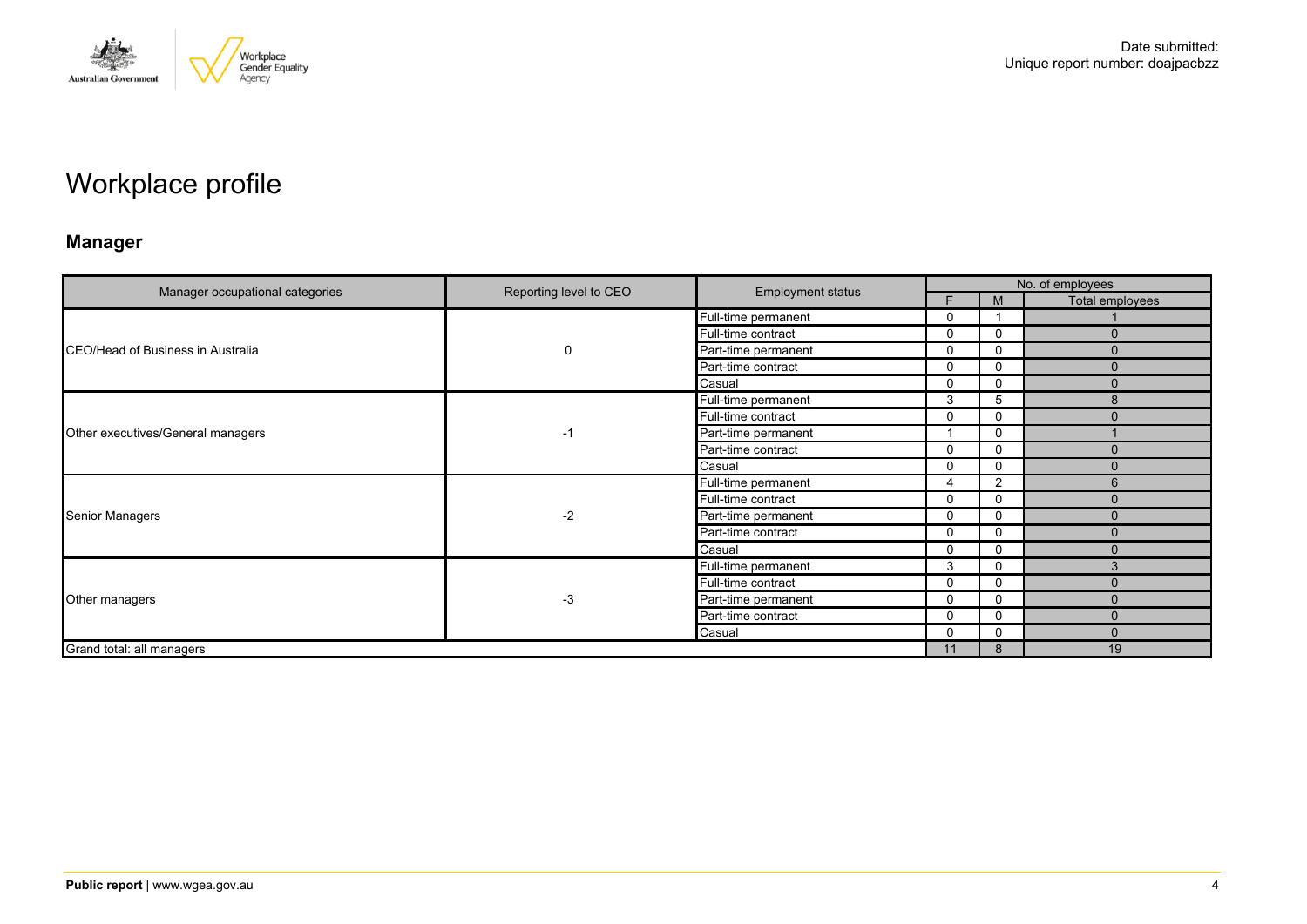

# Workplace profile

### **Non-manager**

|                                     |                          | No. of employees (excluding graduates and apprentices) No. of graduates (if applicable) No. of apprentices (if applicable) |             |             |              |              |              |                 |
|-------------------------------------|--------------------------|----------------------------------------------------------------------------------------------------------------------------|-------------|-------------|--------------|--------------|--------------|-----------------|
| Non-manager occupational categories | <b>Employment status</b> |                                                                                                                            | M           |             | M            |              | M            | Total employees |
|                                     | Full-time permanent      | 31                                                                                                                         | 17          | 0           | 0            | 0            | 0            | 48              |
|                                     | Full-time contract       | $\Omega$                                                                                                                   | $\mathbf 0$ | $\mathbf 0$ | $\Omega$     | $\Omega$     | $\mathbf{0}$ | $\Omega$        |
| Professionals                       | Part-time permanent      | $\overline{2}$                                                                                                             | 0           | $\mathbf 0$ | 0            | 0            | $\mathbf 0$  | $\overline{2}$  |
|                                     | Part-time contract       |                                                                                                                            |             | 0           | 0            | 0            | $\Omega$     | $\overline{2}$  |
|                                     | Casual                   | 10                                                                                                                         | 6           | $\Omega$    | $\Omega$     | $\mathbf{0}$ | $\mathbf{0}$ | 16              |
|                                     | Full-time permanent      | $\mathbf 0$                                                                                                                | 0           | $\mathbf 0$ | $\mathbf 0$  | 0            | $\mathbf{0}$ | $\Omega$        |
|                                     | Full-time contract       | $\Omega$                                                                                                                   | $\mathbf 0$ | 0           | 0            | $\mathbf 0$  | $\mathbf 0$  | $\mathbf{0}$    |
| Technicians and trade               | Part-time permanent      | $\mathbf 0$                                                                                                                | 0           | $\mathbf 0$ | $\mathbf 0$  | $\mathbf 0$  | 0            | $\mathbf{0}$    |
|                                     | Part-time contract       | $\Omega$                                                                                                                   | $\mathbf 0$ | $\mathbf 0$ | $\Omega$     | $\Omega$     | $\mathbf{0}$ | $\Omega$        |
|                                     | Casual                   | $\mathbf 0$                                                                                                                | 0           | $\mathbf 0$ | $\mathbf 0$  | $\mathbf 0$  | $\mathbf 0$  | $\Omega$        |
|                                     | Full-time permanent      | $\mathbf 0$                                                                                                                | 0           | $\mathbf 0$ | $\mathbf{0}$ | $\Omega$     | $\Omega$     | $\Omega$        |
|                                     | Full-time contract       | $\Omega$                                                                                                                   | $\mathbf 0$ | $\mathbf 0$ | 0            | 0            | 0            | $\Omega$        |
| Community and personal service      | Part-time permanent      | $\mathbf 0$                                                                                                                | $\mathbf 0$ | $\mathbf 0$ | $\mathbf 0$  | $\mathbf 0$  | $\mathbf 0$  | $\Omega$        |
|                                     | Part-time contract       | $\mathbf 0$                                                                                                                | $\mathbf 0$ | $\mathbf 0$ | $\mathbf 0$  | $\mathbf 0$  | $\Omega$     | $\mathbf{0}$    |
|                                     | Casual                   | $\Omega$                                                                                                                   | $\mathbf 0$ | $\mathbf 0$ | $\Omega$     | $\Omega$     | $\mathbf{0}$ | $\Omega$        |
|                                     | Full-time permanent      | $\Omega$                                                                                                                   | $\mathbf 0$ | $\mathbf 0$ | $\Omega$     | $\mathbf 0$  | $\mathbf{0}$ | $\Omega$        |
|                                     | Full-time contract       | $\mathbf 0$                                                                                                                | 0           | $\mathbf 0$ | 0            | $\mathbf 0$  | 0            | $\mathbf{0}$    |
| Clerical and administrative         | Part-time permanent      |                                                                                                                            | $\mathbf 0$ | $\mathbf 0$ | $\Omega$     | $\Omega$     | $\mathbf{0}$ |                 |
|                                     | Part-time contract       | 0                                                                                                                          | $\mathbf 0$ | $\mathbf 0$ | $\mathbf 0$  | $\mathbf 0$  | 0            | $\Omega$        |
|                                     | Casual                   | $\mathbf 0$                                                                                                                | 0           | 0           | $\mathbf 0$  | 0            | 0            | $\mathbf{0}$    |
|                                     | Full-time permanent      | $\mathbf 0$                                                                                                                | $\mathbf 0$ | $\mathbf 0$ | $\mathbf 0$  | $\mathbf 0$  | $\mathbf 0$  | $\mathbf{0}$    |
|                                     | Full-time contract       | $\mathbf 0$                                                                                                                | 0           | $\mathbf 0$ | $\Omega$     | $\Omega$     | $\Omega$     | $\Omega$        |
| Sales                               | Part-time permanent      | 0                                                                                                                          | $\mathbf 0$ | $\mathbf 0$ | 0            | $\mathbf 0$  | $\mathbf 0$  | $\mathbf{0}$    |
|                                     | Part-time contract       | $\mathbf 0$                                                                                                                | 0           | $\mathbf 0$ | $\mathbf 0$  | $\mathbf 0$  | $\mathbf 0$  | $\mathbf{0}$    |
|                                     | Casual                   | $\mathbf 0$                                                                                                                | 0           | $\mathbf 0$ | 0            | 0            | $\Omega$     | $\Omega$        |
|                                     | Full-time permanent      | $\Omega$                                                                                                                   | $\mathbf 0$ | 0           | 0            | 0            | 0            | $\mathbf{0}$    |
|                                     | Full-time contract       | $\mathbf 0$                                                                                                                | $\mathbf 0$ | $\mathbf 0$ | $\mathbf 0$  | $\mathbf 0$  | $\mathbf 0$  | $\Omega$        |
| Machinery operators and drivers     | Part-time permanent      | $\mathbf 0$                                                                                                                | $\mathbf 0$ | $\mathbf 0$ | $\mathbf 0$  | 0            | $\mathbf 0$  | $\Omega$        |
|                                     | Part-time contract       | $\Omega$                                                                                                                   | 0           | 0           | 0            | 0            | 0            | $\mathbf{0}$    |
|                                     | Casual                   | $\mathbf 0$                                                                                                                | $\mathbf 0$ | $\mathbf 0$ | $\Omega$     | $\Omega$     | $\mathbf 0$  | $\mathbf{0}$    |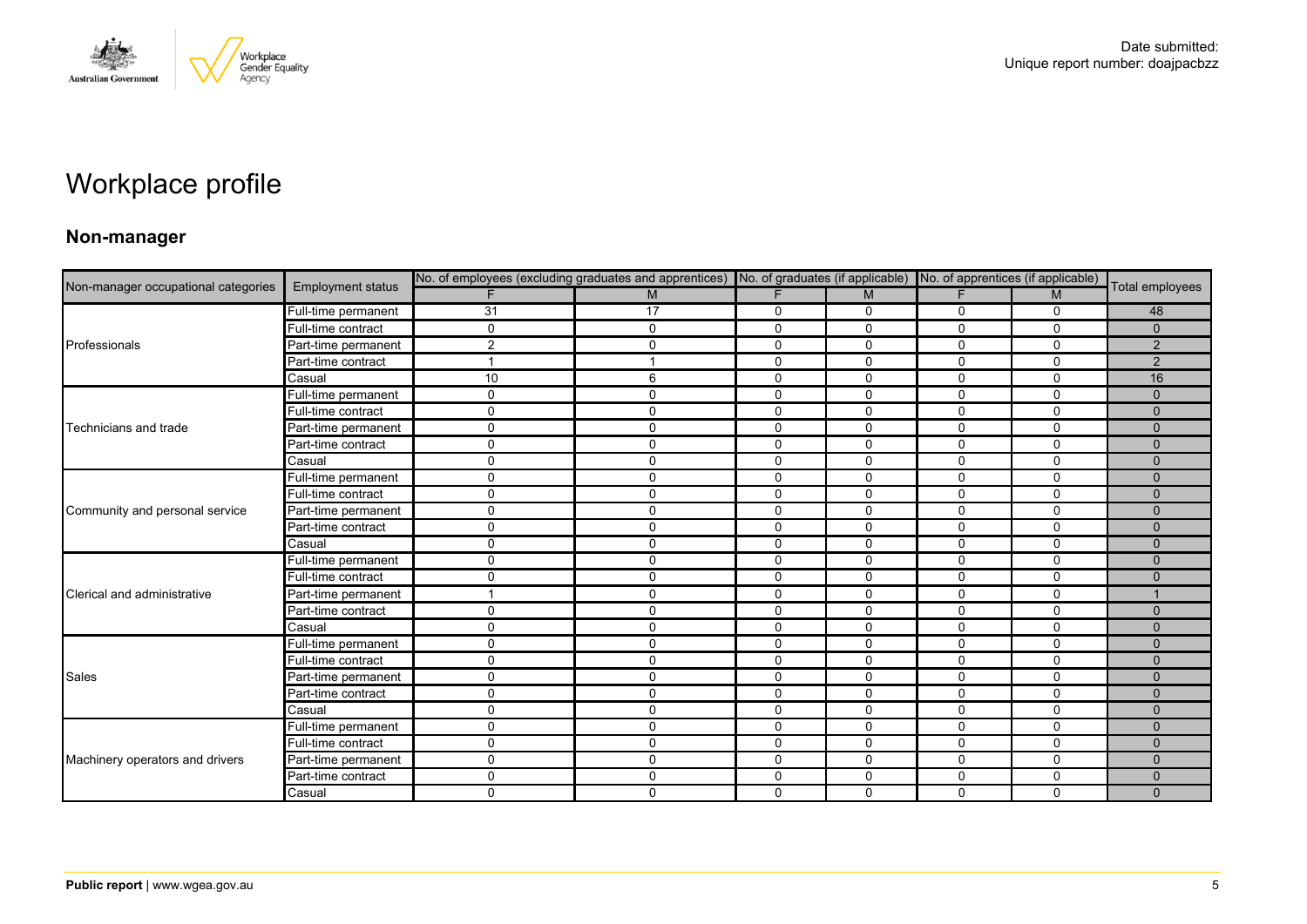

| Non-manager occupational categories | <b>Employment status</b> | No. of employees (excluding graduates and apprentices) No. of graduates (if applicable) No. of apprentices (if applicable) Total employees |    |  |  |  |  |    |
|-------------------------------------|--------------------------|--------------------------------------------------------------------------------------------------------------------------------------------|----|--|--|--|--|----|
|                                     |                          |                                                                                                                                            | М  |  |  |  |  |    |
|                                     | Full-time permanent      |                                                                                                                                            |    |  |  |  |  |    |
|                                     | Full-time contract       |                                                                                                                                            |    |  |  |  |  |    |
| Labourers                           | Part-time permanent      |                                                                                                                                            |    |  |  |  |  |    |
|                                     | Part-time contract       |                                                                                                                                            |    |  |  |  |  |    |
|                                     | Casual                   |                                                                                                                                            |    |  |  |  |  |    |
|                                     | Full-time permanent      |                                                                                                                                            |    |  |  |  |  |    |
|                                     | Full-time contract       |                                                                                                                                            |    |  |  |  |  |    |
| <b>Others</b>                       | Part-time permanent      |                                                                                                                                            |    |  |  |  |  |    |
|                                     | Part-time contract       |                                                                                                                                            |    |  |  |  |  |    |
|                                     | Casual                   |                                                                                                                                            |    |  |  |  |  |    |
| Grand total: all non-managers       |                          | 45                                                                                                                                         | 24 |  |  |  |  | 69 |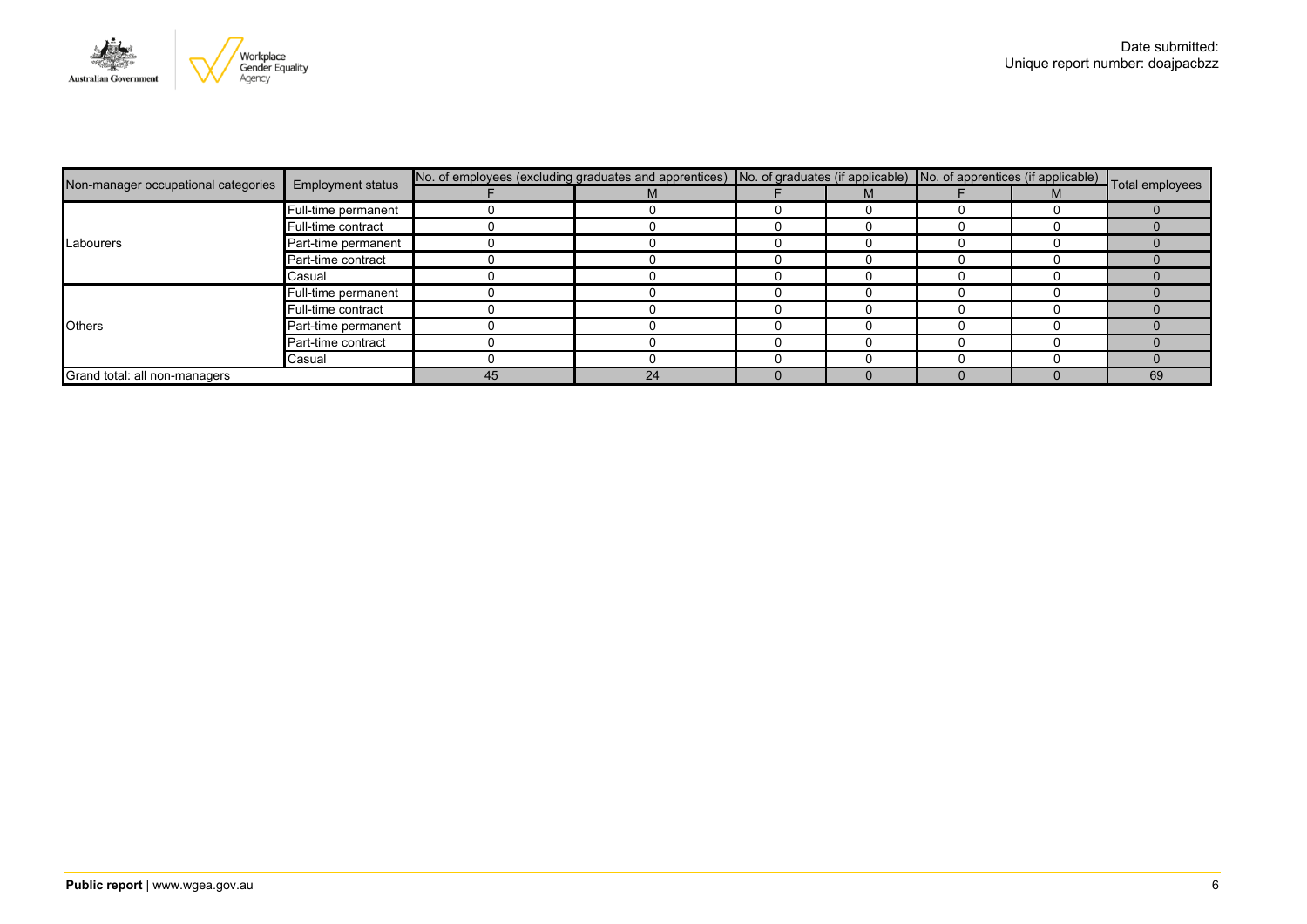

# Reporting questionnaire

### **Gender equality indicator 1: Gender composition of workforce**

This indicator seeks information about the gender composition of relevant employers in a standardised format, to enable the aggregation of data across and within industries. The aggregated data in your workplace profile assists relevant employers in understanding the characteristics of their workforce, including in relation to occupational segregation, the position of women and men in management within their industry or sector, and patterns of potentially insecure employment.

#### **NB. IMPORTANT:**

**• References to the Act mean the Workplace Gender Equality Act 2012.**

• A formal 'policy' and/or 'formal strategy' in this questionnaire refers to formal policies and/or strategies that are **either standalone or contained within another formal policy/formal strategy.**

• Data provided in this reporting questionnaire covers the TOTAL reporting period from 1 April 2017 to 31 March 2018. (This differs from the workplace profile data which is taken at a point-in-time during the reporting period).

- **• Answers need to reflect ALL organisations covered in this report.**
- . If you select "NO, Insufficient resources/expertise" to any option, this may cover human or financial resources.
- **1. Do you have formal policies and/or formal strategies in place that SPECIFICALLY SUPPORT GENDER EQUALITY relating to the following?**

#### **1.1 Recruitment**

- $\boxtimes$  Yes (select all applicable answers)
	- $\mathbb{\dot{A}}$  Policy
	- $\Box$  Strategy
- No (you may specify why no formal policy or formal strategy is in place)
	- $\Box$  Currently under development, please enter date this is due to be completed
		- $\overline{\Box}$  Insufficient resources/expertise
		- $\Box$  Not a priority

#### **1.2 Retention**

- $\Box$  Yes (select all applicable answers)
	- $\Box$  Policy
	- $\Box$  Strategy
- $\boxtimes$  No (you may specify why no formal policy or formal strategy is in place)
	- $\Box$  Currently under development, please enter date this is due to be completed
		- $\Box$  Insufficient resources/expertise
		- $\boxtimes$  Not a priority

#### **1.3 Performance management processes**

- $\boxtimes$  Yes (select all applicable answers)
	- **⊠** Policy
	- $\Box$  Strategy
- $\Box$  No (you may specify why no formal policy or formal strategy is in place)
	- $\Box$  Currently under development, please enter date this is due to be completed
	- $\Box$  Insufficient resources/expertise
	- $\Box$  Not a priority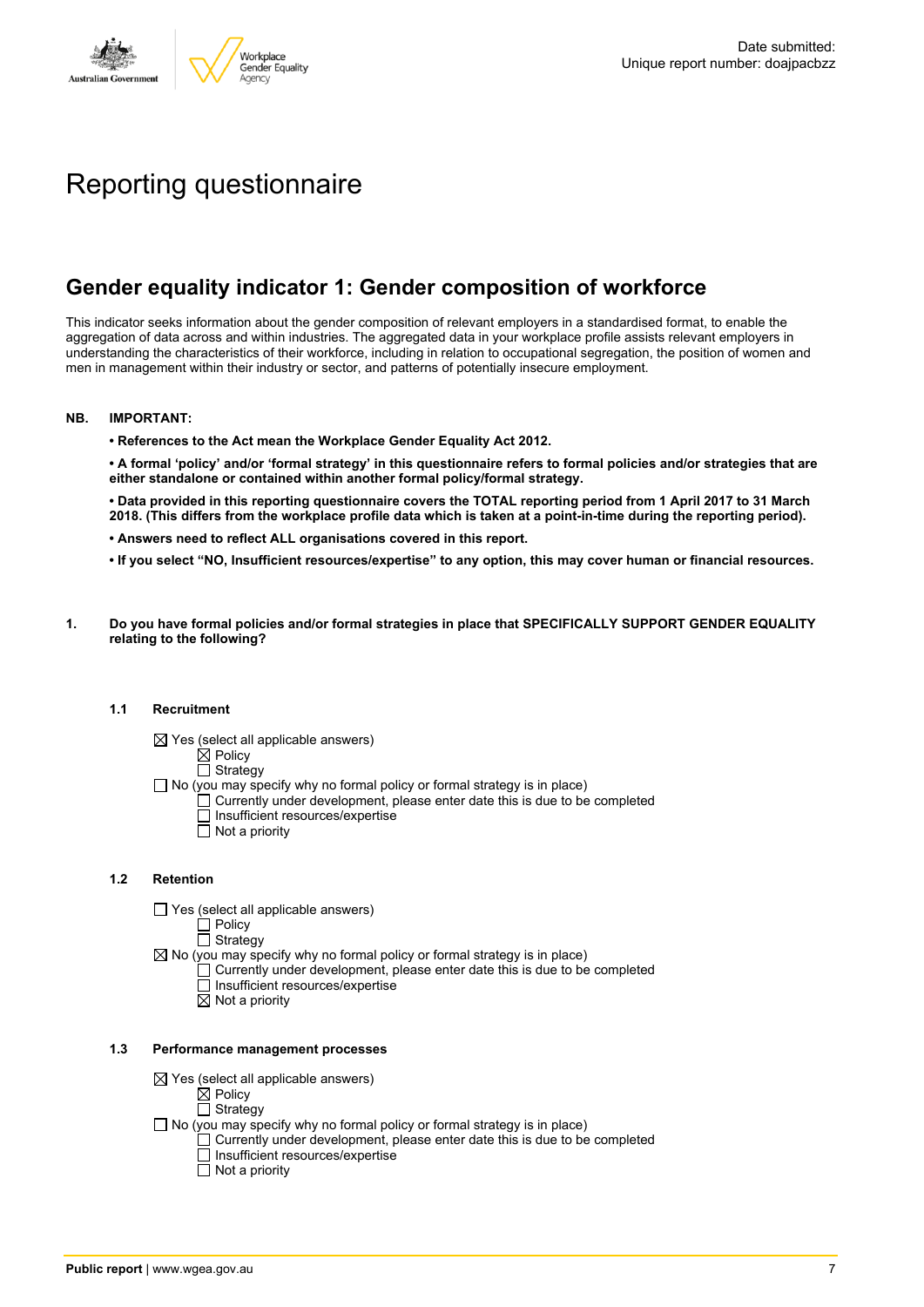

#### **1.4 Promotions**

 $\boxtimes$  Yes (select all applicable answers)

 $\boxtimes$  Policy  $\Box$  Strategy

- $\Box$  No (you may specify why no formal policy or formal strategy is in place)
	- $\Box$  Currently under development, please enter date this is due to be completed □ Insufficient resources/expertise
		- $\overline{\Box}$  Not a priority

#### **1.5 Talent identification/identification of high potentials**

- $\boxtimes$  Yes (select all applicable answers)
	- $\boxtimes$  Policy
	- $\overline{\Box}$  Strategy
- $\Box$  No (you may specify why no formal policy or formal strategy is in place)
	- Currently under development, please enter date this is due to be completed Insufficient resources/expertise
		- $\overline{\Box}$  Not a priority

#### **1.6 Succession planning**

- $\boxtimes$  Yes (select all applicable answers)
	- $\boxtimes$  Policy
	- $\overline{\Box}$  Strategy

 $\Box$  No (you may specify why no formal policy or formal strategy is in place)

- $\Box$  Currently under development, please enter date this is due to be completed Insufficient resources/expertise
- Not a priority

#### **1.7 Training and development**

- $\boxtimes$  Yes (select all applicable answers)
	- $\boxtimes$  Policy
		- $\Box$  Strategy
- $\Box$  No (you may specify why no formal policy or formal strategy is in place)
	- Currently under development, please enter date this is due to be completed Insufficient resources/expertise
		- $\Box$  Not a priority

#### **1.8 Key performance indicators for managers relating to gender equality**

- $\boxtimes$  Yes (select all applicable answers)
	- $\boxtimes$  Policy
	- $\Box$  Strategy

 $\Box$  No (you may specify why no formal policy or formal strategy is in place)

- $\Box$  Currently under development, please enter date this is due to be completed Insufficient resources/expertise
	- Not a priority

#### **1.9 Gender equality overall**

- $\boxtimes$  Yes (select all applicable answers)
	- $\boxtimes$  Policy
	- $\Box$  Strategy
- $\Box$  No (you may specify why no formal policy or formal strategy is in place)
	- $\Box$  Currently under development, please enter date this is due to be completed □ Insufficient resources/expertise
		- $\Box$  Not a priority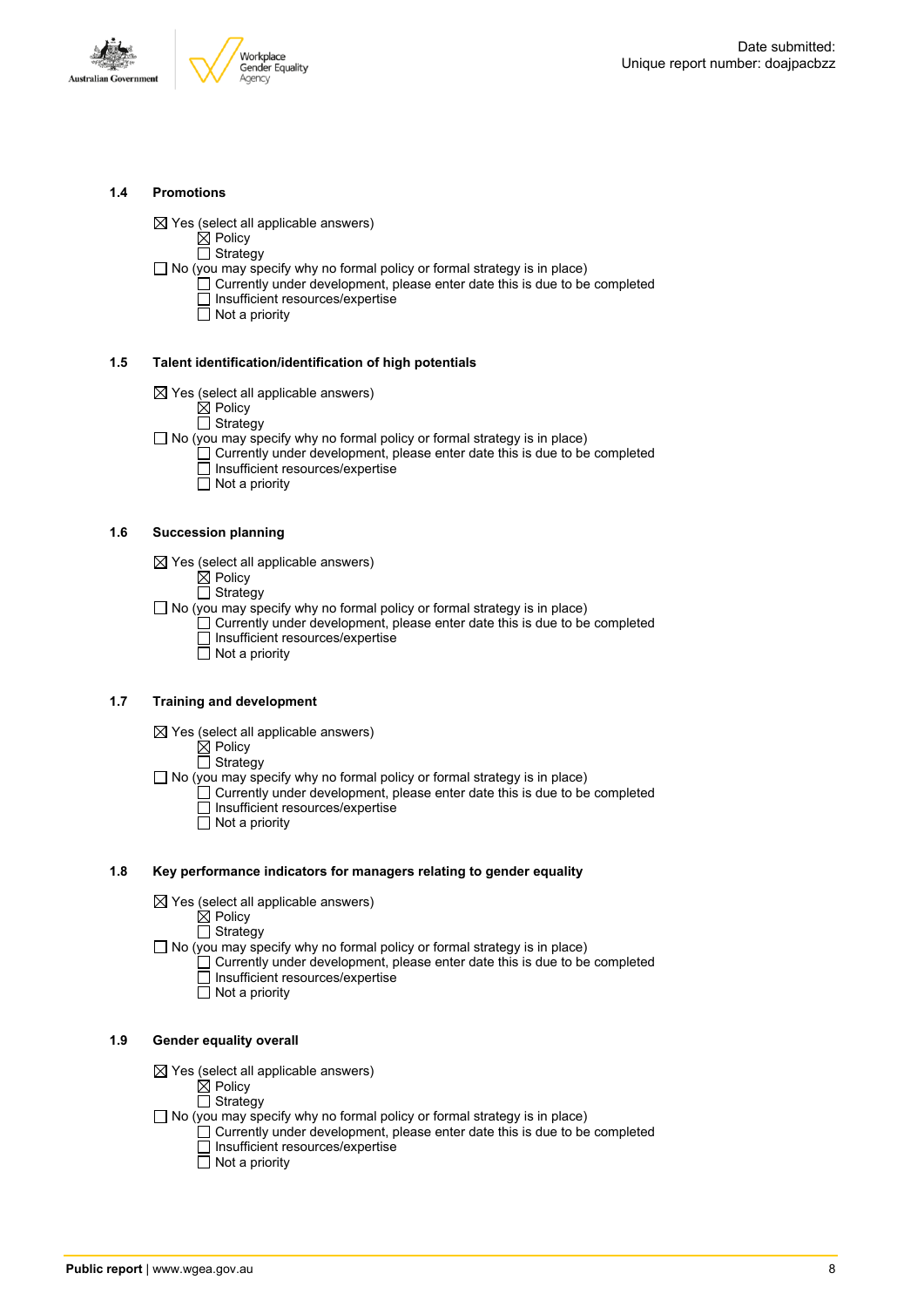



**1.10 How many employees were promoted during the reporting period against each category below? IMPORTANT: Because promotions are included in the number of appointments in Q1.11, the number of promotions should never exceed appointments.**

|                                         |        | Managers |        | Non-managers |
|-----------------------------------------|--------|----------|--------|--------------|
|                                         | Female | Male     | Female | Male         |
| Permanent/ongoing full-time employees   | 4      | 0        |        |              |
| Permanent/ongoing part-time employees   | C      | 0        | C      |              |
| Fixed-term contract full-time employees | U      | 0        | 0      |              |
| Fixed-term contract part-time employees | 0      | 0        | C      |              |
| Casual employees                        | 0      | 0        |        |              |

**1.11 How many appointments in total (including the number of promotions above in Q1.10), were made to manager and non-manager roles during the reporting period (based on WGEA-defined managers/nonmanagers)?**

**IMPORTANT: promotions need to be added to these totals because they are considered internal appointments.**

|                                                                         | Female | Male |
|-------------------------------------------------------------------------|--------|------|
| Number of appointments made to MANAGER roles (including promotions)     |        |      |
| Number of appointments made to NON-MANAGER roles (including promotions) | 22     | 10   |

#### **1.12 How many employees resigned during the reporting period against each category below?**

|                                         | Managers |      | Non-managers |      |  |
|-----------------------------------------|----------|------|--------------|------|--|
|                                         | Female   | Male | Female       | Male |  |
| Permanent/ongoing full-time employees   | 0        | 3    | 10           | 3    |  |
| Permanent/ongoing part-time employees   | 0        | 0    |              | 0    |  |
| Fixed-term contract full-time employees | 0        | 0    |              | 0    |  |
| Fixed-term contract part-time employees | 0        | 0    |              | 0    |  |
| Casual employees                        | 0        | 0    |              | 0    |  |

**1.13 If your organisation would like to provide additional information relating to gender equality indicator 1, please do so below.**

### **Gender equality indicator 2: Gender composition of governing bodies**

Gender composition of governing bodies is an indicator of gender equality at the highest level of organisational leadership and decision-making. This gender equality indicator seeks information on the representation of women and men on governing bodies. The term "governing body" in relation to a relevant employer is broad and depends on the nature of your organisation. It can mean the board of directors, trustees, committee of management, council or other governing authority of the employer.

2. The organisation(s) you are reporting on will have a governing body. In the Act, governing body is defined as "the board of directors, trustees, committee of management, council or other governing authority of the employer". This question relates to the highest governing body for your Australian entity, even if it is located overseas.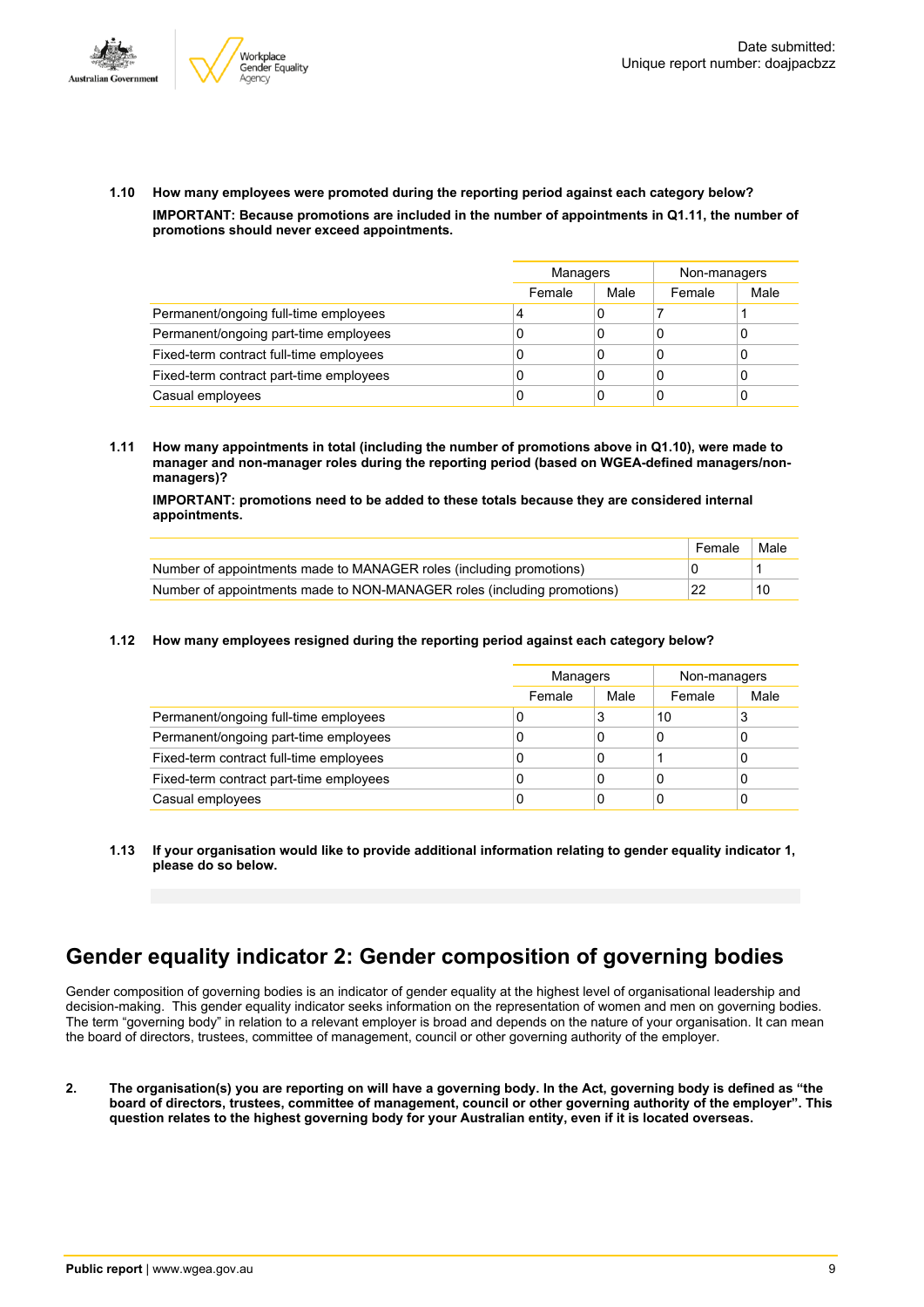

**2.1 Please answer the following questions relating to each governing body covered in this report.**

**Note: If this report covers more than one organisation, the questions below will be repeated for each organisation before proceeding to question 2.2.**

If your organisation's governing body is the same as your parent entity's, you will need to add your **organisation's name BUT the numerical details of your parent entity's governing body.**

#### **2.1a.1 Organisation name?**

Adcorp Australia Ltd

#### **2.1b.1 How many Chairs on this governing body?**

#### **2.1c.1 How many other members are on this governing body (excluding the Chair/s)?**

#### **2.1d.1 Has a target been set to increase the representation of women on this governing body?**

□ Yes

 $\overline{\boxtimes}$  No (you may specify why a target has not been set)

- Governing body/board has gender balance (e.g. 40% women/40% men/20% either)
- Currently under development, please enter date this is due to be completed
- $\Box$  Insufficient resources/expertise
- $\boxtimes$  Do not have control over governing body/board appointments (provide details why): The Board appointment own members
- $\Box$  Not a priority
- $\Box$  Other (provide details):

#### **2.1g.1 Are you reporting on any other organisations in this report?**

#### 2.2 Do you have a formal selection policy and/or formal selection strategy for governing body members for ALL **organisations covered in this report?**

 $\Box$  Yes (select all applicable answers)

 $\overline{\Box}$  Policy

 $\Box$  Strategy

 $\boxtimes$  No (you may specify why no formal selection policy or formal selection strategy is in place)

- $\Box$  In place for some governing bodies
- $\overline{\Box}$  Currently under development, please enter date this is due to be completed
- $\Box$  Insufficient resources/expertise
- $\Box$  Do not have control over governing body appointments (provide details why)
- $\boxtimes$  Not a priority
- $\Box$  Other (provide details):
- **2.3 Does your organisation operate as a partnership structure (i.e. select NO if your organisation is an "incorporated" entity - Pty Ltd, Ltd or Inc; or an "unincorporated" entity)?**

 $\Box$  Yes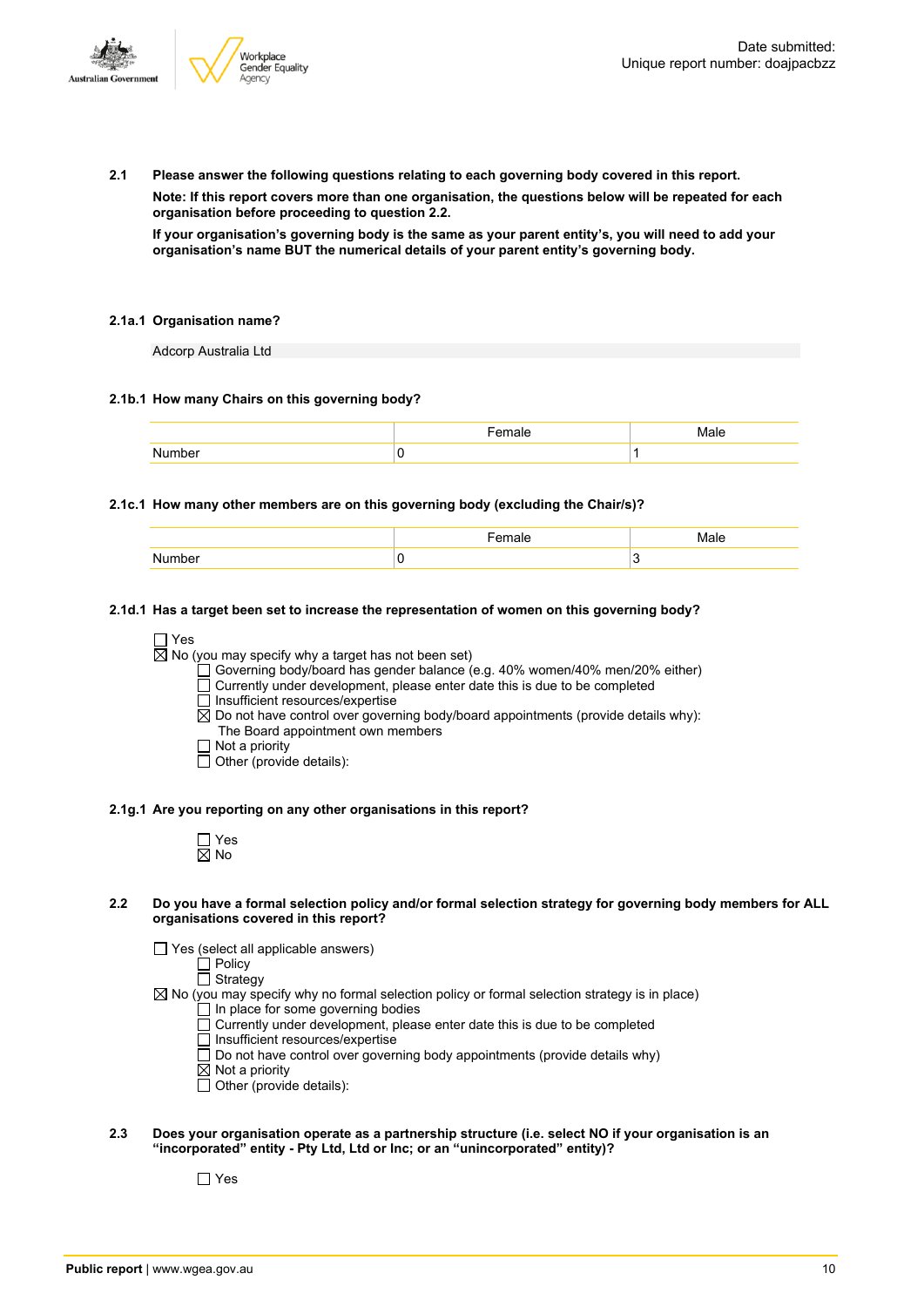

 $\boxtimes$  No

**2.5 If your organisation would like to provide additional information relating to gender equality indicator 2, please do so below.**

### **Gender equality indicator 3: Equal remuneration between women and men**

Equal remuneration between women and men is a key component of improving women's economic security and progressing gender equality.

#### **3. Do you have a formal policy and/or formal strategy on remuneration generally?**

 $\boxtimes$  Yes (select all applicable answers)

 $\mathbb{\dot{A}}$  Policy

□ Strategy  $\Box$  No (you may specify why no formal policy or formal strategy is in place)

- $\Box$  Currently under development, please enter date this is due to be completed
- $\overline{\Box}$  Insufficient resources/expertise
- Salaries set by awards/industrial or workplace agreements
- Non-award employees paid market rate
- □ Not a priority
- $\Box$  Other (provide details):

#### **3.1 Are specific gender pay equity objectives included in your formal policy and/or formal strategy?**

 $\Box$  Yes (provide details in question 3.2 below)

 $\boxtimes$  No (you may specify why pay equity objectives are not included in your formal policy or formal strategy)

- $\Box$  Currently under development, please enter date this is due to be completed
- Salaries set by awards/industrial or workplace agreements
- $\Box$  Insufficient resources/expertise
- $\boxtimes$  Non-award employees paid market rate
- $\Box$  Not a priority
- $\Box$  Other (provide details):

#### 4. Have you analysed your payroll to determine if there are any remuneration gaps between women and men (i.e. **conducted a gender pay gap analysis)?**

 $\Box$  Yes - the most recent gender remuneration gap analysis was undertaken:

- Within last 12 months
- Within last 1-2 years
- More than 2 years ago but less than 4 years ago
- $\Box$  Other (provide details):

 $\boxtimes$  No (you may specify why you have not analysed your payroll for gender remuneration gaps)

 $\Box$  Currently under development, please enter date this is due to be completed

- $\Box$  Insufficient resources/expertise
- □ Salaries for ALL employees (including managers) are set by awards or industrial agreements AND there is no room for discretion in pay changes (for example because pay increases occur only when there is a change in tenure or qualifications)

 $\boxtimes$  Salaries for SOME or ALL employees (including managers) are set by awards or industrial agreements and there IS room for discretion in pay changes (because pay increases can occur with some discretion such as performance assessments)

 $\Box$  Non-award employees paid market rate

- $\overline{\Box}$  Not a priority
- $\Box$  Other (provide details):
- **4.2 If your organisation would like to provide additional information relating to gender equality indicator 3, please do so below:**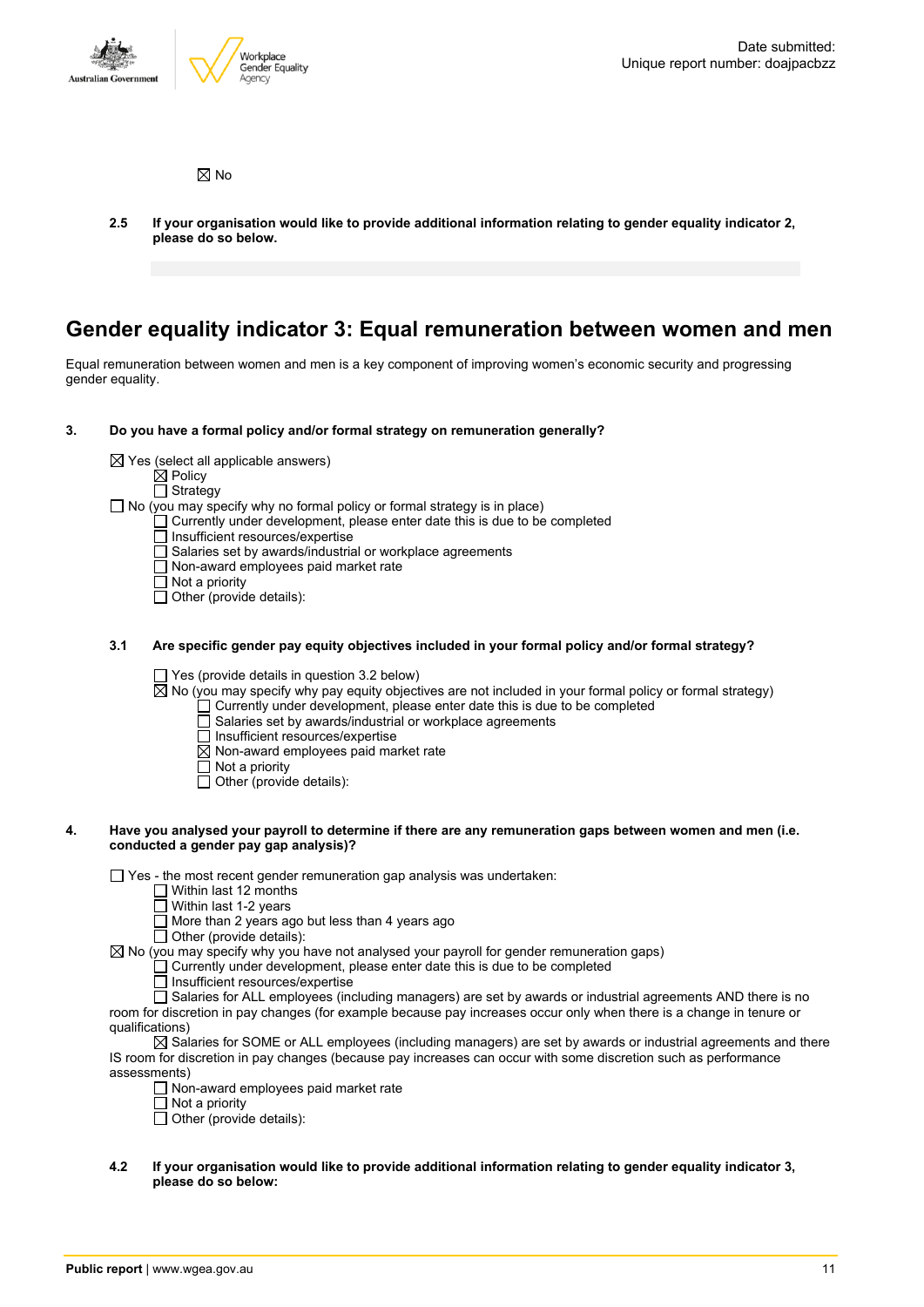

### **Gender equality indicator 4: Flexible working and support for employees with family and caring responsibilities**

This indicator will enable the collection and use of information from relevant employers about the availability and utility of employment terms, conditions and practices relating to flexible working arrangements for employees and to working arrangements supporting employees with family or caring responsibilities. One aim of this indicator is to improve the capacity of women and men to combine paid work and family or caring responsibilities through such arrangements. The achievement of this goal is fundamental to gender equality and to maximising Australia's skilled workforce.

#### 5. A "PRIMARY CARER" is the member of a couple or a single carer, REGARDLESS OF GENDER, identified as having **greater responsibility for the day-to-day care of a child.**

#### **Do you provide EMPLOYER FUNDED paid parental leave for PRIMARY CARERS that is available for women AND men, in addition to any government funded parental leave scheme for primary carers?**

 $\Box$  Yes. (Please indicate how employer funded paid parental leave is provided to the primary carer):

 $\Box$  By paying the gap between the employee's salary and the government's paid parental leave scheme

By paying the employee's full salary (in addition to the government's paid scheme), regardless of the period of time over which it is paid. For example, full pay for 12 weeks or half pay for 24 weeks

 $\Box$  As a lump sum payment (paid pre- or post- parental leave, or a combination)

 $\Box$  No, we offer paid parental leave for primary carers that is available to women ONLY (e.g. maternity leave). (Please indicate how employer funded paid parental leave is provided to women ONLY):

By paying the gap between the employee's salary and the government's paid parental leave scheme

 $\overline{\Box}$  By paying the employee's full salary (in addition to the government's paid scheme), regardless of the period of time over which it is paid. For example, full pay for 12 weeks or half pay for 24 weeks

 $\Box$  As a lump sum payment (paid pre- or post- parental leave, or a combination)

 $\Box$  No, we offer paid parental leave for primary carers that is available to men ONLY. (Please indicate how employer funded paid parental leave is provided to men ONLY):

 $\square$  By paying the gap between the employee's salary and the government's paid parental leave scheme

 $\Box$  By paying the employee's full salary (in addition to the government's paid scheme), regardless of the period of time over which it is paid. For example, full pay for 12 weeks or half pay for 24 weeks

 $\Box$  As a lump sum payment (paid pre- or post- parental leave, or a combination)

- $\boxtimes$  No, not available (you may specify why this leave is not provided)
	- Currently under development, please enter date this is due to be completed
	- $\Box$  Insufficient resources/expertise
	- Government scheme is sufficient
	- $\overline{\Box}$  Not a priority
	- $\Box$  Other (provide details):

#### 6. A "SECONDARY CARER" is a member of a couple or a single carer, REGARDLESS OF GENDER, who is not the **primary carer.**

**Do you provide EMPLOYER FUNDED paid parental leave for SECONDARY CARERS that is available for men and women, in addition to any government funded parental leave scheme for secondary carers?**

 $\Box$  No, we offer paid parental leave for SECONDARY CARERS that is available to men ONLY (e.g. paternity leave)

- $\square$  No, we offer paid parental leave for SECONDARY CARERS that is available to women ONLY
- $\boxtimes$  No (you may specify why employer funded paid parental leave for secondary carers is not paid)
	- Currently under development, please enter date this is due to be completed
		- Insufficient resources/expertise
	- Government scheme is sufficient
	- $\overline{\Box}$  Not a priority
	- $\Box$  Other (provide details):
- **7. How many MANAGERS have taken parental leave during the reporting period (paid and/or unpaid)? Include employees still on parental leave, regardless of when it commenced.**

 $\Box$  Yes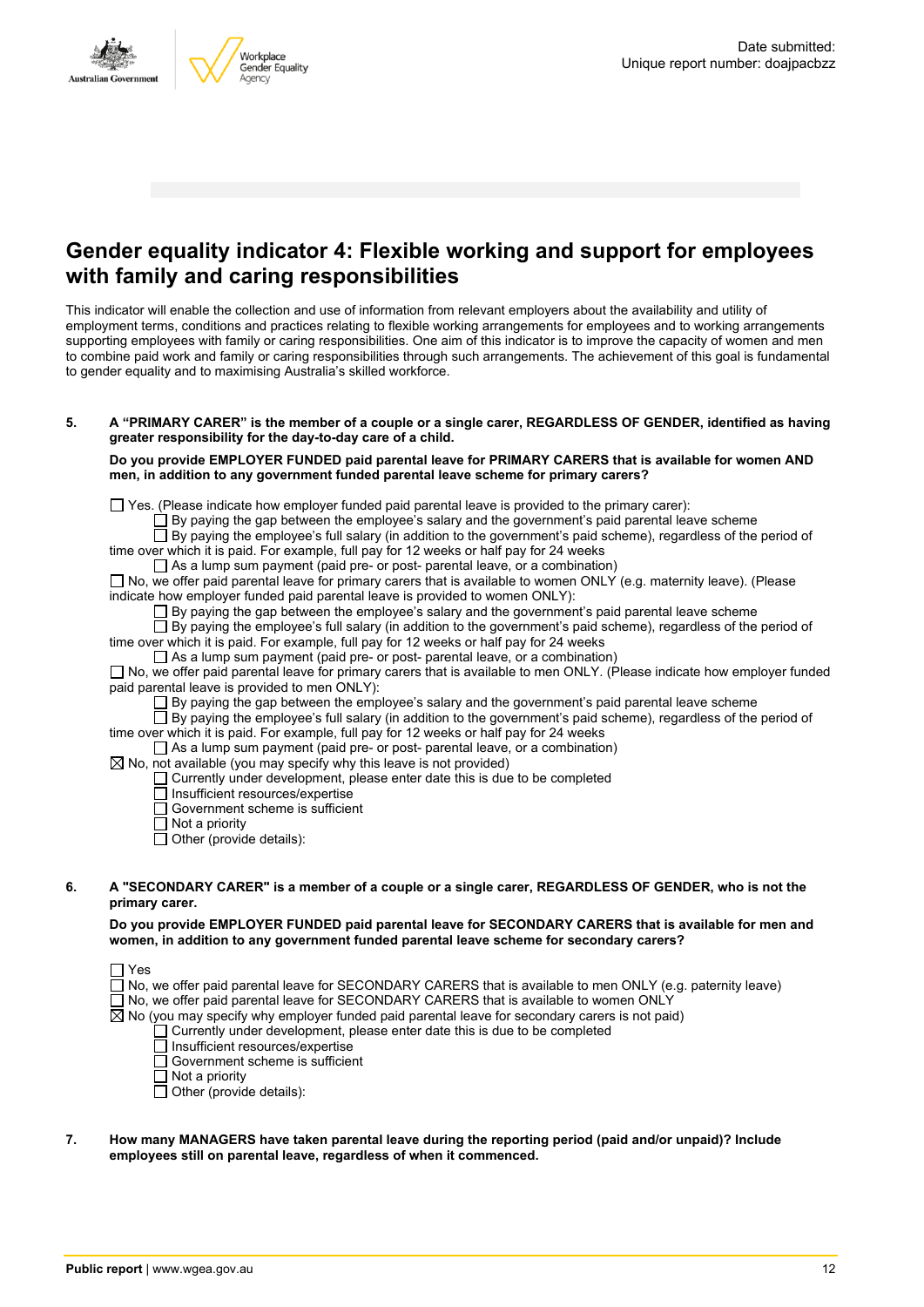

|          | Primary carer's leave |  | Secondary carer's leave |      |
|----------|-----------------------|--|-------------------------|------|
|          | Male<br>Female        |  | Female                  | Male |
| Managers |                       |  |                         |      |

#### **7.1 How many NON-MANAGERS have taken parental leave during the reporting period (paid and/or unpaid)? Include employees still on parental leave, regardless of when it commenced.**

|              | Primary carer's leave |      | Secondary carer's leave |      |  |
|--------------|-----------------------|------|-------------------------|------|--|
|              | Female                | Male | Female                  | Male |  |
| Non-managers |                       |      |                         |      |  |

**8. How many MANAGERS, during the reporting period, ceased employment before returning to work from parental leave, regardless of when the leave commenced?**

**• Include those where parental leave was taken continuously with any other leave type. For example, where annual leave or any other paid or unpaid leave is also taken at that time.**

**• 'Ceased employment' means anyone who has exited the organisation for whatever reason, including resignations, redundancies and dismissals.**

|          | - - -<br>male | aю |
|----------|---------------|----|
| Managers |               |    |

**8.1 How many NON-MANAGERS, during the reporting period, ceased employment before returning to work from parental leave, regardless of when the leave commenced?**

**• Include those where parental leave was taken continuously with any other leave type. For example, where annual leave or any other paid or unpaid leave is also taken at that time.**

**• 'Ceased employment' means anyone who has exited the organisation for whatever reason, including resignations, redundancies and dismissals.**

|                             | $\sim$ 100 $-$<br><b>Idit</b> |   |
|-----------------------------|-------------------------------|---|
| אומות<br>won-m.<br>$\cdots$ |                               | v |

**9. Do you have a formal policy and/or formal strategy on flexible working arrangements?**

 $\boxtimes$  Yes (select all applicable answers)

Policy

#### Strategy

 $\Box$  No (you may specify why no formal policy or formal strategy is in place)

- Currently under development, please enter date this is due to be completed
	- Insufficient resources/expertise
	- Don't offer flexible arrangements
	- $\overline{\Box}$  Not a priority

 $\overline{\Box}$  Other (provide details):

#### 10. Do you have a formal policy and/or formal strategy to support employees with family or caring responsibilities?

 $\boxtimes$  Yes (select all applicable answers)

 $\boxtimes$  Policy  $\Box$  Strategy

 $\Box$  No (you may specify why no formal policy or formal strategy is in place)

- Currently under development, please enter date this is due to be completed
- Insufficient resources/expertise
- $\Box$  Included in award/industrial or workplace agreement
- $\Box$  Not a priority
- $\Box$  Other (provide details):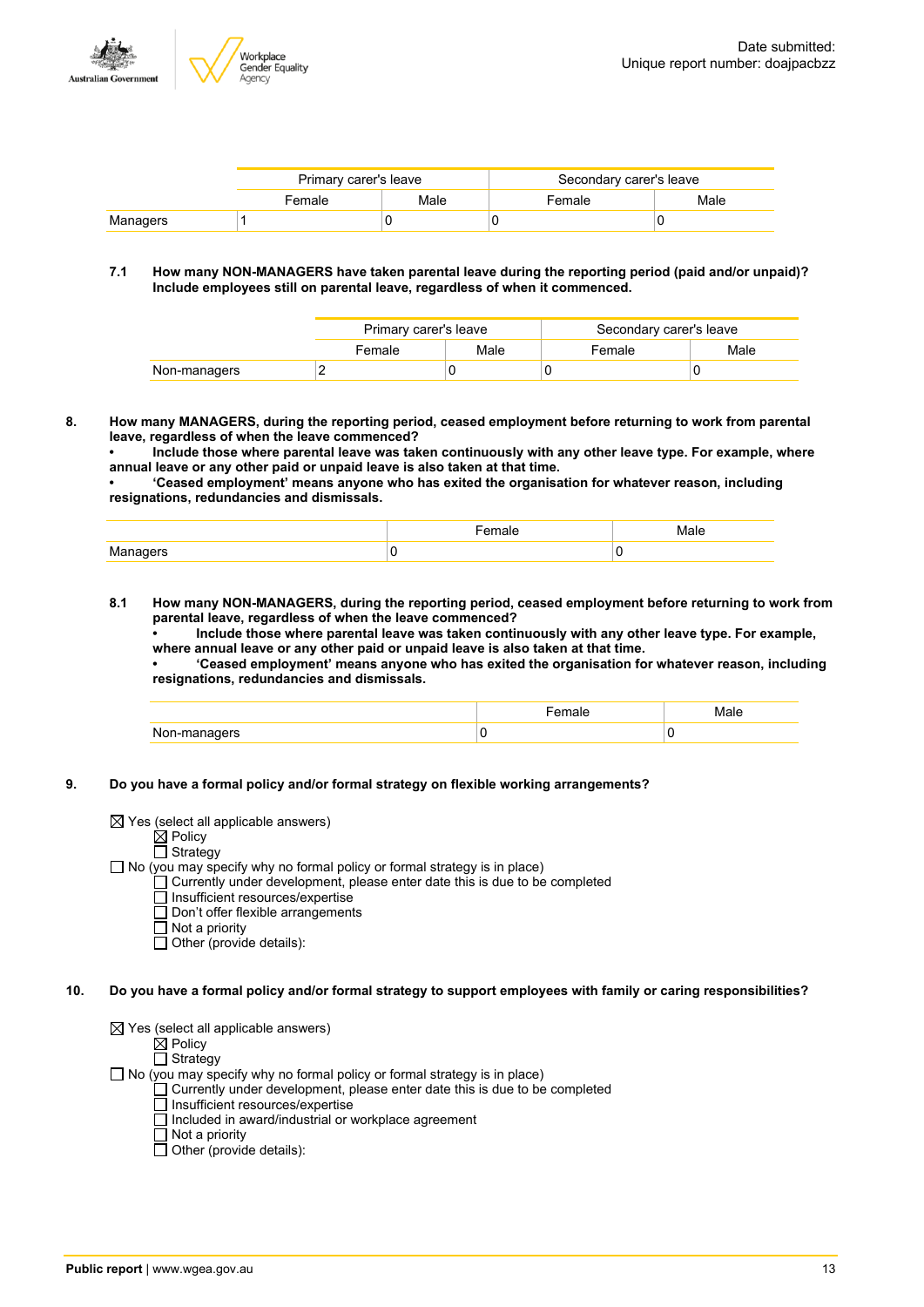



#### 11. Do you offer any other support mechanisms, other than leave, for employees with family or caring responsibilities **(eg, employer-subsidised childcare, breastfeeding facilities)?**

- $\Box$  No (you may specify why non-leave based measures are not in place)
	- Currently under development, please enter date this is due to be completed
	- $\Box$  Insufficient resources/expertise
	- $\Box$  Not a priority
	- $\Box$  Other (provide details):

#### **11.1 Please select what support mechanisms are in place and if they are available at all worksites. • Where only one worksite exists, for example a head-office, select "Available at all worksites".**

Employer subsidised childcare  $\Box$  Available at some worksites only  $\Box$  Available at all worksites  $\Box$  On-site childcare  $\Box$  Available at some worksites only  $\Box$  Available at all worksites  $\Box$  Breastfeeding facilities □ Available at some worksites only  $\Box$  Available at all worksites □ Childcare referral services Available at some worksites only Available at all worksites  $\Box$  Internal support networks for parents □ Available at some worksites only  $\Box$  Available at all worksites  $\Box$  Return to work bonus (only select this option if the return to work bonus is NOT the balance of paid parental leave when an employee returns from leave)  $\Box$  Available at some worksites only  $\Box$  Available at all worksites  $\Box$  Information packs to support new parents and/or those with elder care responsibilities  $\Box$  Available at some worksites only  $\Box$  Available at all worksites  $\Box$  Referral services to support employees with family and/or caring responsibilities □ Available at some worksites only  $\overline{\Box}$  Available at all worksites  $\Box$  Targeted communication mechanisms, for example intranet/ forums Available at some worksites only Available at all worksites □ Support in securing school holiday care □ Available at some worksites only  $\overline{\Box}$  Available at all worksites Coaching for employees on returning to work from parental leave  $\Box$  Available at some worksites only  $\Box$  Available at all worksites  $\Box$  Parenting workshops targeting mothers Available at some worksites only  $\Box$  Available at all worksites □ Parenting workshops targeting fathers □ Available at some worksites only  $\overline{\Box}$  Available at all worksites  $\boxtimes$  None of the above, please complete question 11.2 below

#### 11.2 Please provide details of any other support mechanisms, other than leave, that are in place for employees **with family or caring responsibilities, and whether they are available at all worksites.**

Flexible working arrangements Working from home

12. Do you have a formal policy and/or formal strategy to support employees who are experiencing family or domestic **violence?**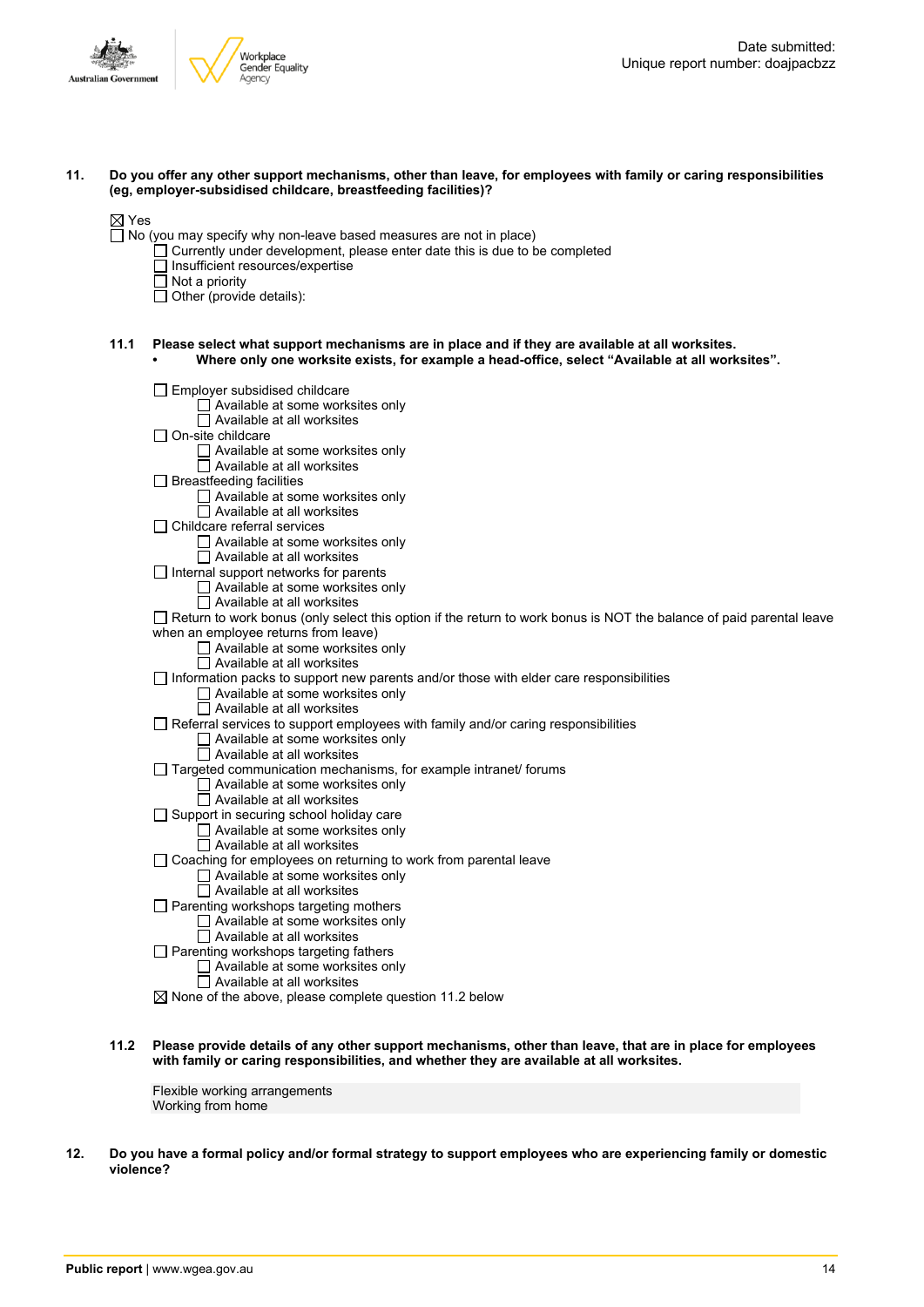$\boxtimes$  Yes (select all applicable answers)

 $\dot{\boxtimes}$  Policy

 $\Box$  Strategy

- □ No (you may specify why no formal policy or formal strategy is in place)
	- $\Box$  Currently under development, please enter date this is due to be completed
	- $\Box$  Insufficient resources/expertise
		- Included in award/industrial or workplace agreements
	- Not aware of the need
	- $\overline{\Box}$  Not a priority
	- $\Box$  Other (please provide details):

#### 13. Other than a formal policy and/or formal strategy, do you have any support mechanisms in place to support **employees who are experiencing family or domestic violence?**

 $\boxtimes$  Yes (select all applicable answers)

 $\boxtimes$  Employee assistance program (including access to a psychologist, chaplain or counsellor)

- $\overline{\Box}$  Training of key personnel
- $\Box$  A domestic violence clause is in an enterprise agreement or workplace agreement
- Workplace safety planning

 $\Box$  Access to paid domestic violence leave (contained in an enterprise/workplace agreement)

- Access to unpaid domestic violence leave (contained in an enterprise/workplace agreement)
- $\Box$  Access to paid domestic violence leave (not contained in an enterprise/workplace agreement)
- Access to unpaid leave
- Confidentiality of matters disclosed
- $\Box$  Referral of employees to appropriate domestic violence support services for expert advice
- $\Box$  Protection from any adverse action or discrimination based on the disclosure of domestic violence  $\Box$  Flexible working arrangements
- 
- $\Box$  Provision of financial support (e.g. advance bonus payment or advanced pay)
- $\overline{\Box}$  Offer change of office location
- $\Box$  Emergency accommodation assistance
- Access to medical services (e.g. doctor or nurse)
- Other (provide details):

 $\Box$  No (you may specify why no other support mechanisms are in place)

- $\Box$  Currently under development, please enter date this is due to be completed
- Insufficient resources/expertise
- $\overline{\Box}$  Not aware of the need
- $\overline{\Box}$  Not a priority
- $\Box$  Other (provide details):
- 14. Where any of the following options are available in your workplace, are those option/s available to both women **AND men?**
	- **• flexible hours of work**
	- **• compressed working weeks**
	- **• time-in-lieu**
	- **• telecommuting**
	- **• part-time work**
	- **• job sharing**
	- **• carer's leave**
	- **• purchased leave**
	- **• unpaid leave.**
	- **Options may be offered both formally and/or informally.**

**For example, if time-in-lieu is available to women formally but to men informally, you would select NO.**

 $\boxtimes$  Yes, the option/s in place are available to both women and men. □ No, some/all options are not available to both women AND men.

#### **14.1 Which options from the list below are available? Please tick the related checkboxes. • Unticked checkboxes mean this option is NOT available to your employees.**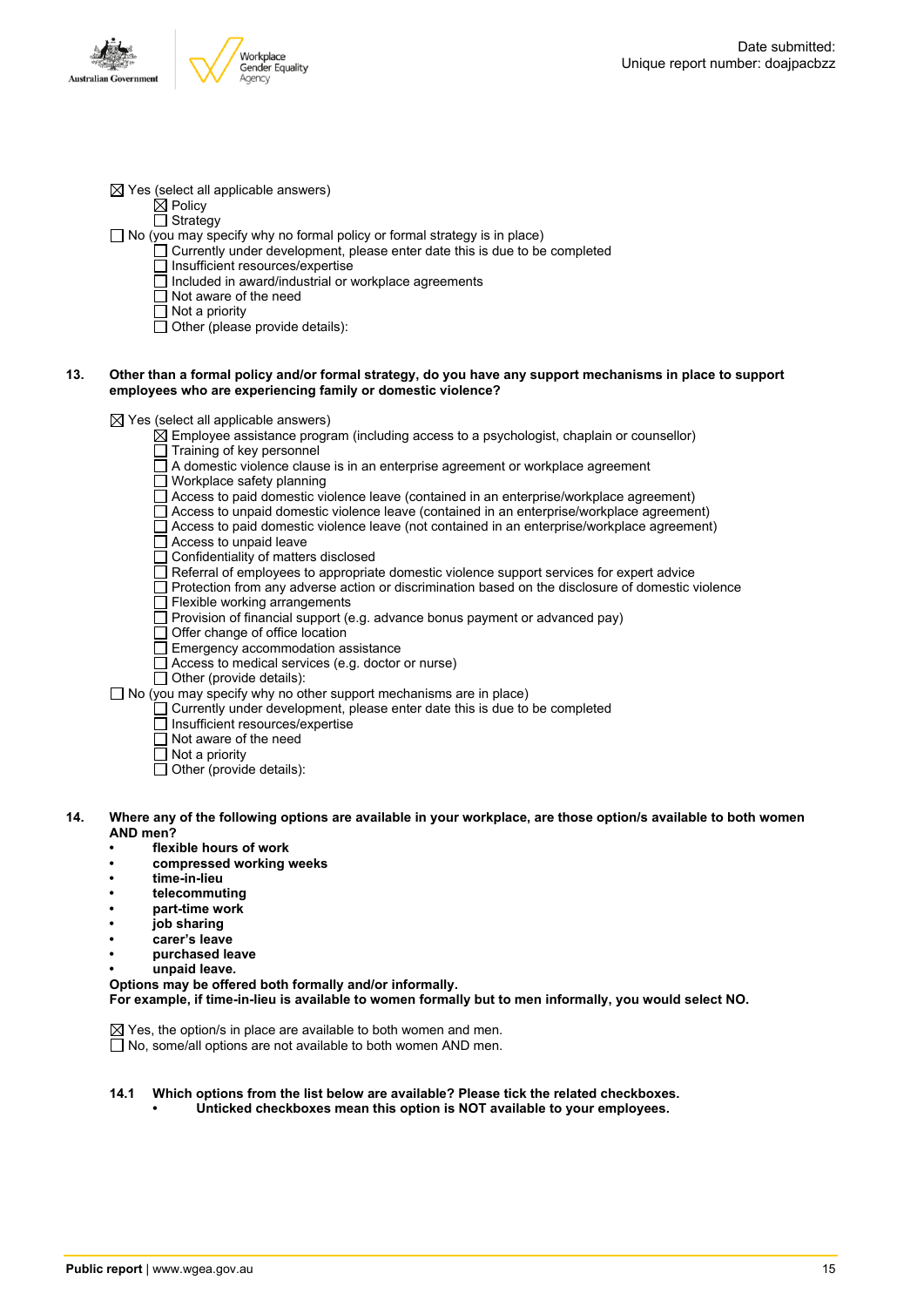



|                          | Managers |          | Non-managers |          |
|--------------------------|----------|----------|--------------|----------|
|                          | Formal   | Informal | Formal       | Informal |
| Flexible hours of work   | ⊠        |          | $\boxtimes$  |          |
| Compressed working weeks |          |          |              |          |
| Time-in-lieu             |          | X        |              | ⊠        |
| Telecommuting            | ⊠        |          | $\boxtimes$  |          |
| Part-time work           | ⊠        |          | $\boxtimes$  |          |
| Job sharing              | ⊠        |          | X            |          |
| Carer's leave            | ⊠        |          | $\boxtimes$  |          |
| Purchased leave          |          |          |              |          |
| Unpaid leave             | ⊠        |          | X            |          |
|                          |          |          |              |          |

#### **14.3 You may specify why any of the above options are NOT available to your employees.**

- Currently under development, please enter date this is due to be completed
- □ Insufficient resources/expertise
- $\overline{\Box}$  Not a priority
- $\overline{\boxtimes}$  Other (provide details):

Compressed working weeks can be covered by flexible hours of work and we don't offer purchased leave but do time in lieu

**14.4 If your organisation would like to provide additional information relating to gender equality indicator 4, please do so below:**

### **Gender equality indicator 5: Consultation with employees on issues concerning gender equality in the workplace**

This gender equality indicator seeks information on what consultation occurs between employers and employees on issues concerning gender equality in the workplace.

**15. Have you consulted with employees on issues concerning gender equality in your workplace?**



- Not a priority
- $\Box$  Other (provide details):
- **15.1 How did you consult with employees on issues concerning gender equality in your workplace?**

 $\Box$  Survey

- □ Consultative committee or group
- $\Box$  Focus groups
- $\boxtimes$  Exit interviews
- $\overline{\boxtimes}$  Performance discussions
- $\Box$  Other (provide details):

#### **15.2 Who did you consult?**

 $\boxtimes$  All staff □ Women only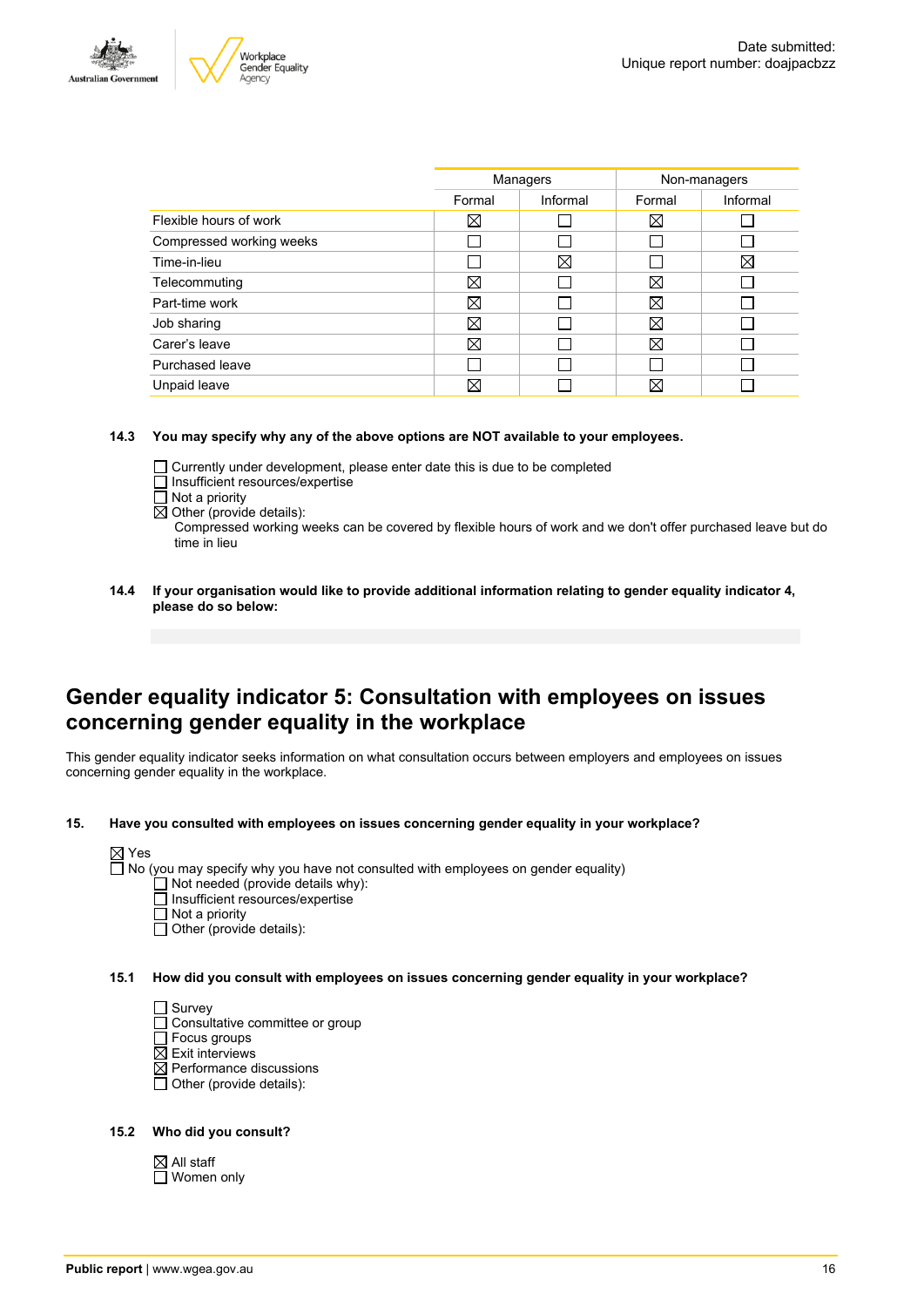

- $\Box$  Men only  $\Box$  Human resources managers  $\overline{\Box}$  Management  $\Box$  Employee representative group(s)  $\Box$  Diversity committee or equivalent Women and men who have resigned while on parental leave  $\Box$  Other (provide details):
- **15.3 If your organisation would like to provide additional information relating to gender equality indicator 5, please do so below.**

## **Gender equality indicator 6: Sex-based harassment and discrimination**

The prevention of sex-based harassment and discrimination (SBH) has been identified as important in improving workplace participation. Set by the Minister, this gender equality indicator seeks information on the existence of a SBH policy and/or strategy and whether training of managers on SBH is in place.

#### **16. Do you have a formal policy and/or formal strategy on sex-based harassment and discrimination prevention?**

| $\boxtimes$ Yes (select all applicable answers)                                   |
|-----------------------------------------------------------------------------------|
| $\boxtimes$ Policy                                                                |
| $\Box$ Strategy                                                                   |
| $\Box$ No (you may specify why no formal policy or formal strategy is in place)   |
| $\Box$ Currently under development, please enter date this is due to be completed |
| □ Insufficient resources/expertise                                                |
| $\Box$ Included in award/industrial or workplace agreement                        |
| $\Box$ Not a priority                                                             |
| $\Box$ Other (provide details):                                                   |
|                                                                                   |
|                                                                                   |

#### **16.1 Do you include a grievance process in any sex-based harassment and discrimination prevention formal policy and/or formal strategy?**

 $\boxtimes$  Yes

- $\Box$  No (you may specify why a grievance process is not included)
	- Currently under development, please enter date this is due to be completed
	- Insufficient resources/expertise
	- $\Box$  Not a priority
	- $\Box$  Other (provide details):

#### **17. Do you provide training for all managers on sex-based harassment and discrimination prevention?**

 $\boxtimes$  Yes - please indicate how often this training is provided:

- At induction
- At least annually
- Every one-to-two years
- $\square$  Every three years or more
- $\Box$  Varies across business units

 $\overline{\Box}$  Other (provide details):

 $\Box$  No (you may specify why this training is not provided)

- Currently under development, please enter date this is due to be completed
- Insufficient resources/expertise
- $\overline{\Pi}$  Not a priority
- $\Box$  Other (provide details):

#### **17.1 If your organisation would like to provide additional information relating to gender equality indicator 6, please do so below:**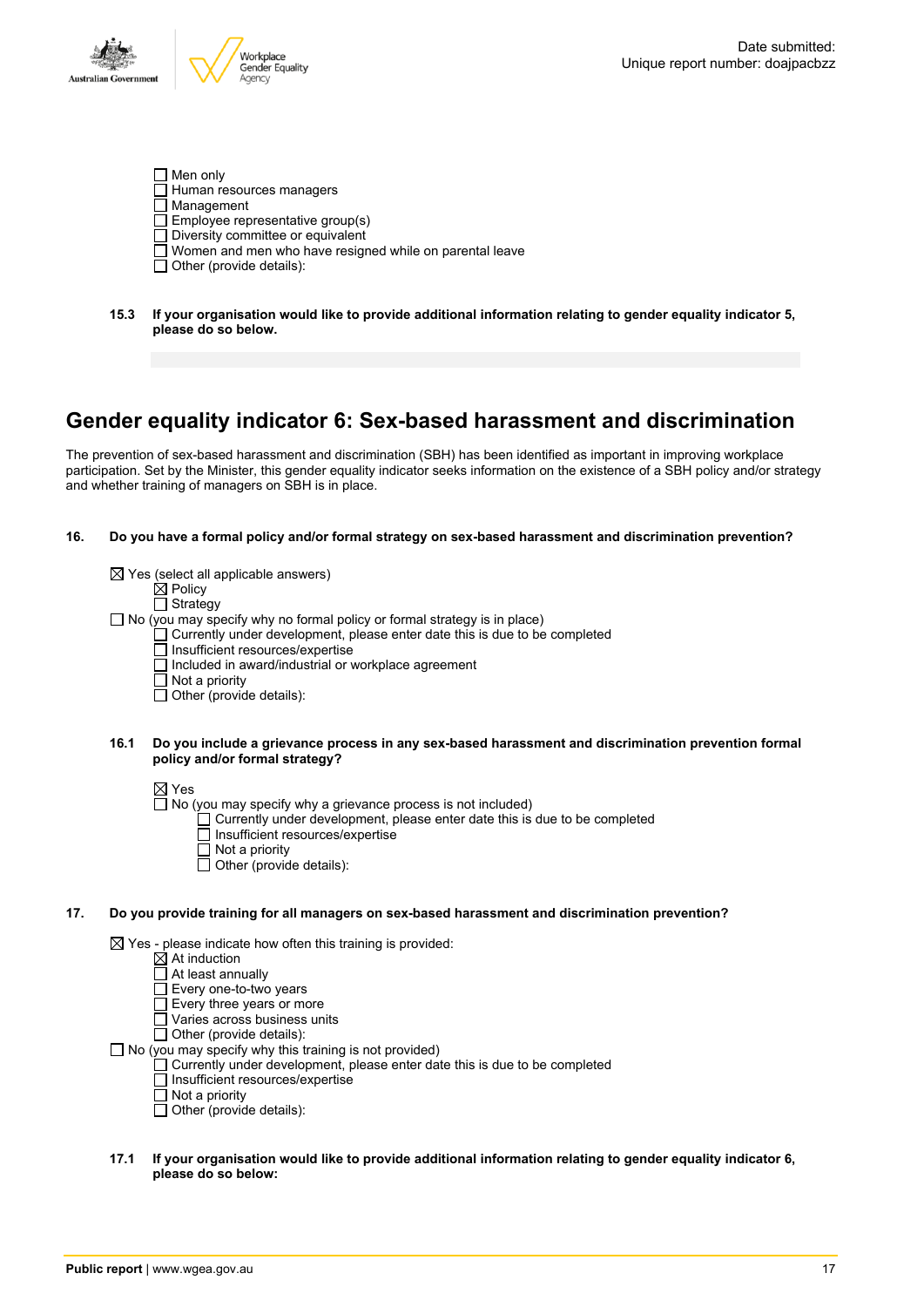



# **Other**

18. If your organisation has introduced any outstanding initiatives that have resulted in improved gender equality in **your workplace, please tell us about them.**

(As with all questions in this questionnaire, information you provide here will appear in your public report.)